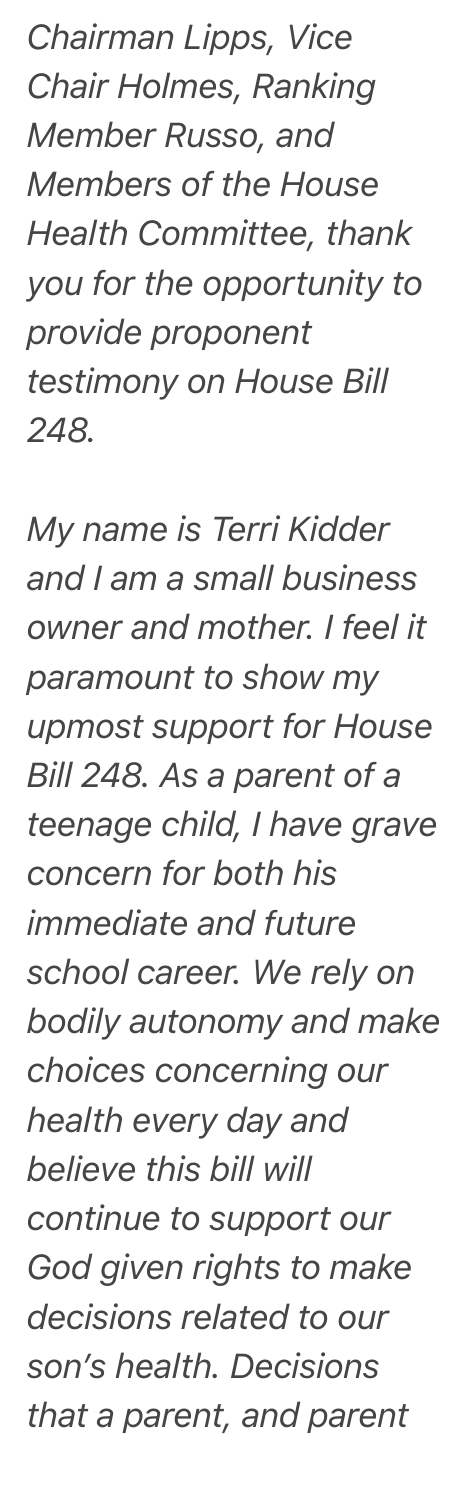*alone, should be making.* 

*I believe without HB 247, we will see a situation of "humiliation into submission" for our kids. A mental process they will endure and by no means have the capacity to process, and worse, experience every single day. No child should feel coerced by his school or the government to make health decisions that could harm him forever. At this juncture, we do not know the future ramifications of making such radical health decisions. The proof of safety and efficacy simply has not been established, particularly in children OR adults who have derived natural immunity.* 

*In addition, we have religious and philosophical convictions that should be*